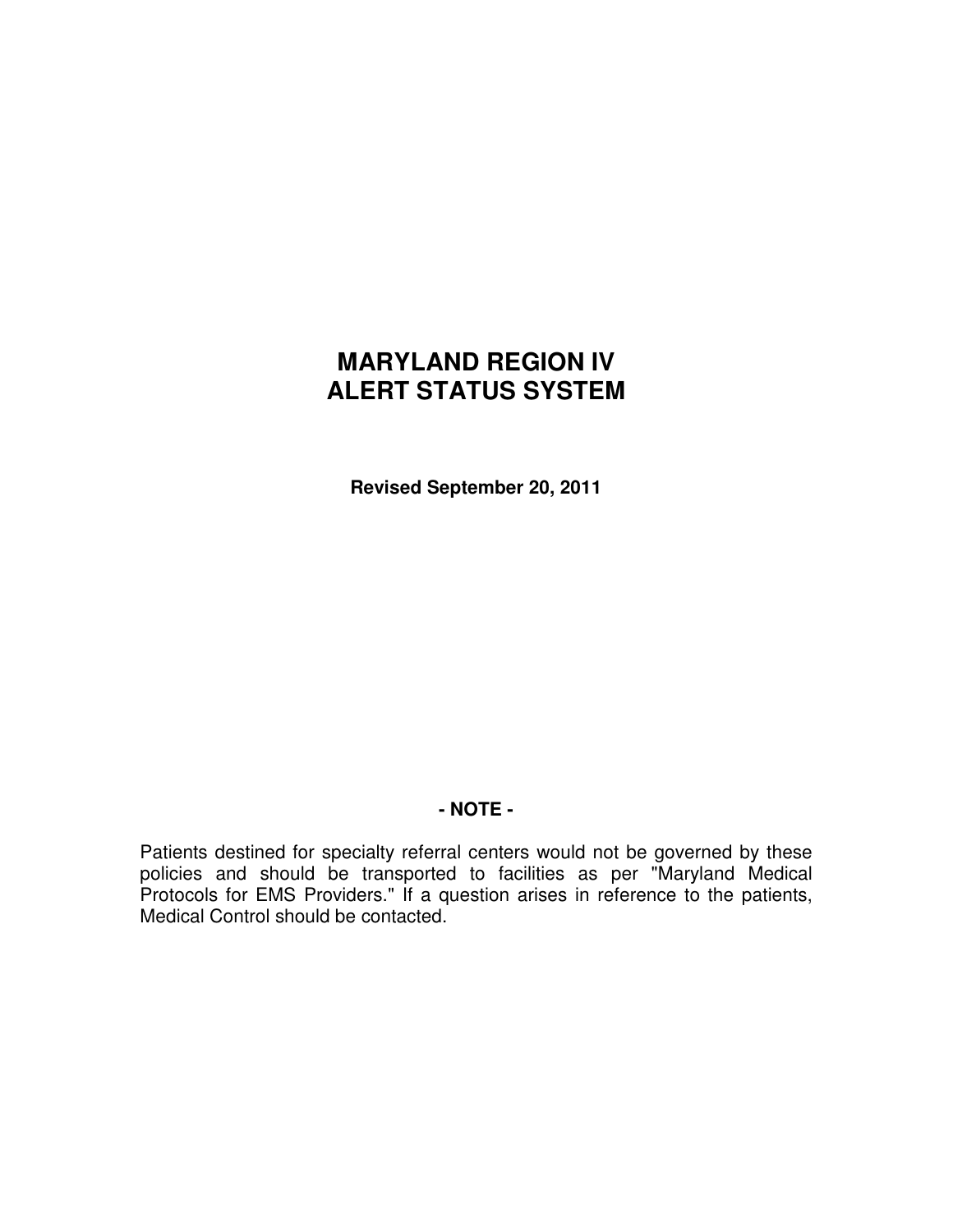## **MARYLAND REGION IV ALERT STATUS SYSTEM**

## **TABLE OF CONTENTS**

| POLICY STATEMENT                | 3              |
|---------------------------------|----------------|
| <b>DEFINITION SUMMARY</b>       | $\overline{4}$ |
| PATIENT DISPOSITION SUMMARY     | 5              |
| <b>GENERAL ALERT POLICES</b>    | 6              |
| <b>RED ALERT</b>                | 9              |
| YELLOW ALERT                    | 9              |
| <b>MINI-DISASTER ALERT</b>      | 10             |
| <b>BLUE ALERT</b>               | 11             |
| <b>HOSPITAL RE-ROUTE POLICY</b> | 12             |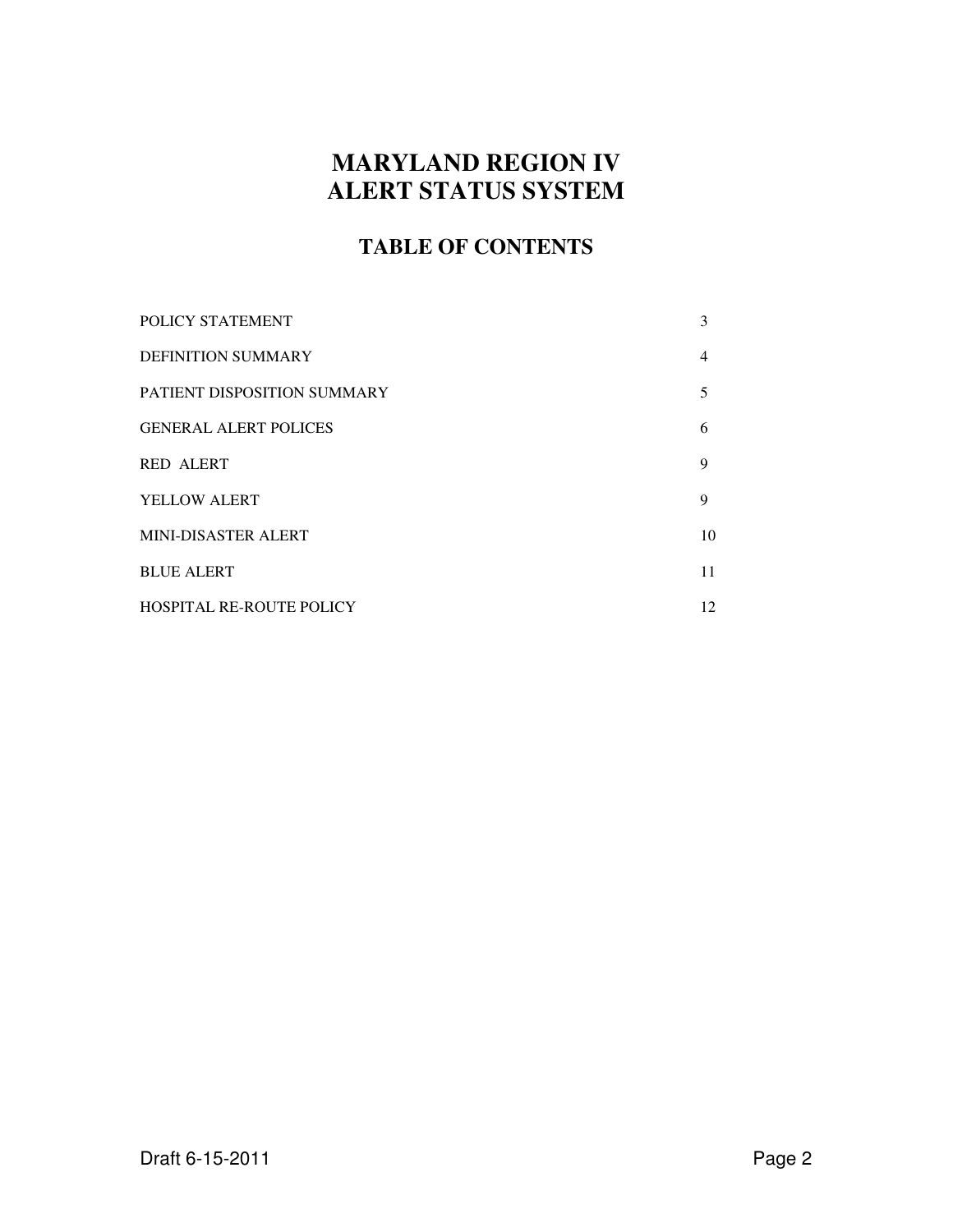## **POLICY STATEMENT**

 Recognizing the vast geographical area of the Maryland Institute for Emergency Medical Services Systems (MIEMSS) Region IV, Hospitals, Emergency Medical Services (EMS), and Emergency Operation Centers have collaborated to develop this document in an effort to provide solutions that will effectively deal with periods of high Emergency Department (ED) volume.

 In the interest of public health and safety, A Regional Policy has been established to provide guidelines governing the redirection of EMS providers transporting patients by ambulance to hospitals in the event of high Emergency Department utilization.

 Occasionally, Emergency Departments become too full to accommodate all patients arriving by ambulance. The high volume may be related to critical occupancy within the hospital. These conditions may result in a hospital requesting to be placed on Alert Status. The Alert Status enables the hospital time to resolve temporary operational delays and resume accepting ambulance patients.

 Hospitals have a duty to evaluate, treat and stabilize life-threatening conditions. Priority I patients (in extremis) would not be governed by this policy. EMS providers who are unclear about the most appropriate destination for the patient should contact medical control.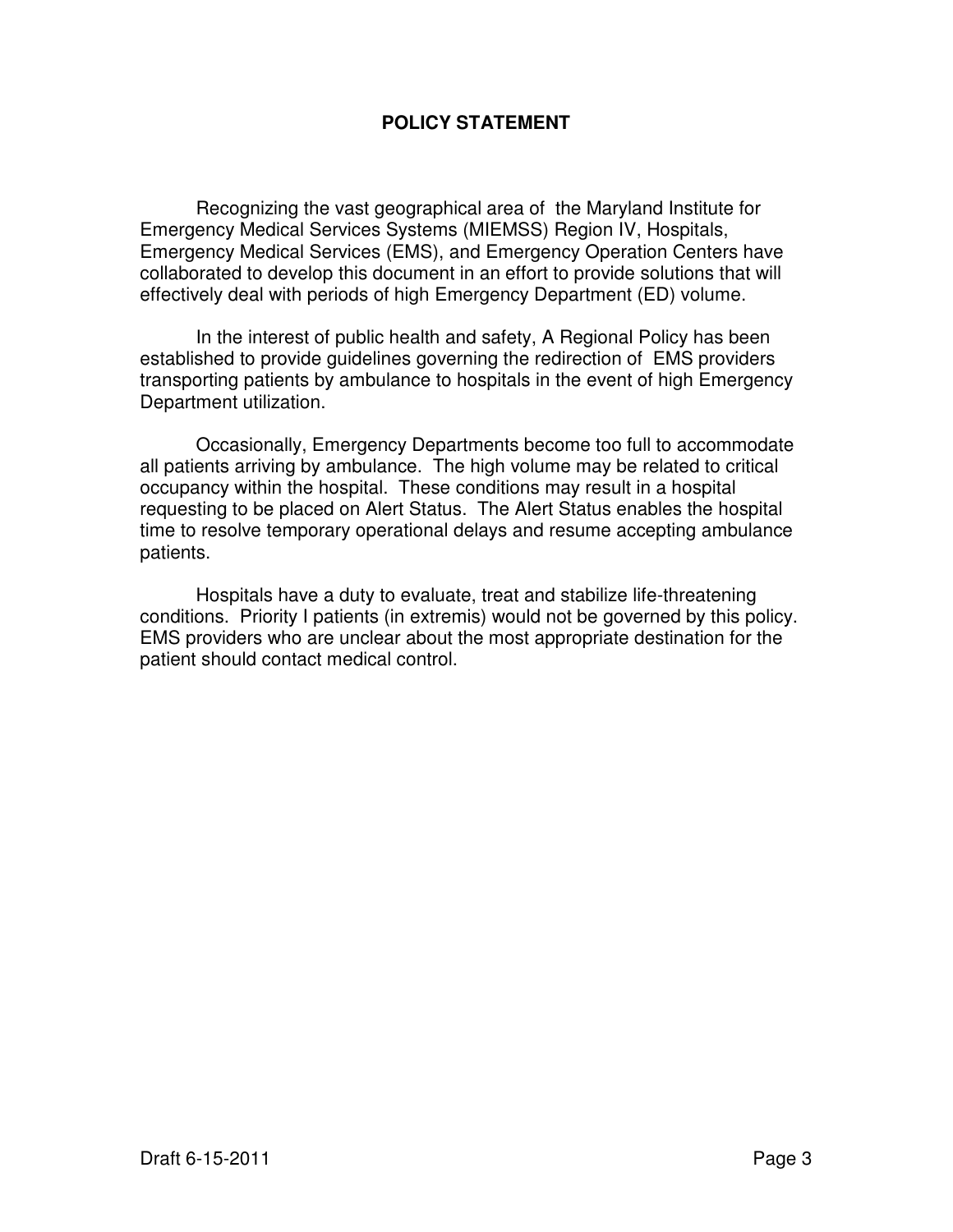## **Definition Summary**

**REGIONAL HOSPITALS:** Atlantic General Hospital, Berlin, Maryland; Peninsula Regional Medical Center, Salisbury, Maryland; Edward McCready Memorial Hospital, Crisfield, Maryland; Dorchester General Hospital, Cambridge, Maryland; Memorial Hospital @ Easton, Easton, Maryland; Kent & Queen Anne's Hospital, Chestertown, Maryland; Union of Cecil County, Elkton, Maryland.

**Red Alert**: The hospital has no ECG monitored beds available. These ECG monitored beds will include all critical care areas and telemetry beds.

Regional Hospitals will receive unstable (Priority I) monitored patients from within its catchment area for initial stabilization. Subsequent transfer to another facility for admission to a monitored bed may be necessary.

Priority II & III ECG monitored patients will bypass.

Non-ECG monitored Priority II and III patient will be accepted. Patients requiring potential admission may need transfer to another facility for admission.

**Yellow Alert:** The emergency department temporarily requests that it receive absolutely no patients in need of urgent medical care.

REGIONAL HOSPITALS will receive unstable (Priority I) patients from within its catchment area for initial stabilization. Subsequent transfer to another facility for admission to a bed may be necessary.

**Mini-Disaster:** The emergency department reports that their facility has, in effect, suspended operation and can receive absolutely no patients due to a situation such as a power- outage, fire, gas leak, bomb scare, etc. Unless the situation is isolated to the Emergency Department, all other means of patient admissions must be halted prior to Mini-Disaster being implemented.

**Blue Alert:** Overrides all alerts, except the Mini-Disaster Alert, causing all patients, from within that jurisdiction, to be transported to the closest facility appropriate for the patient's medical needs due to extraordinary situations temporarily taxing the EMS system.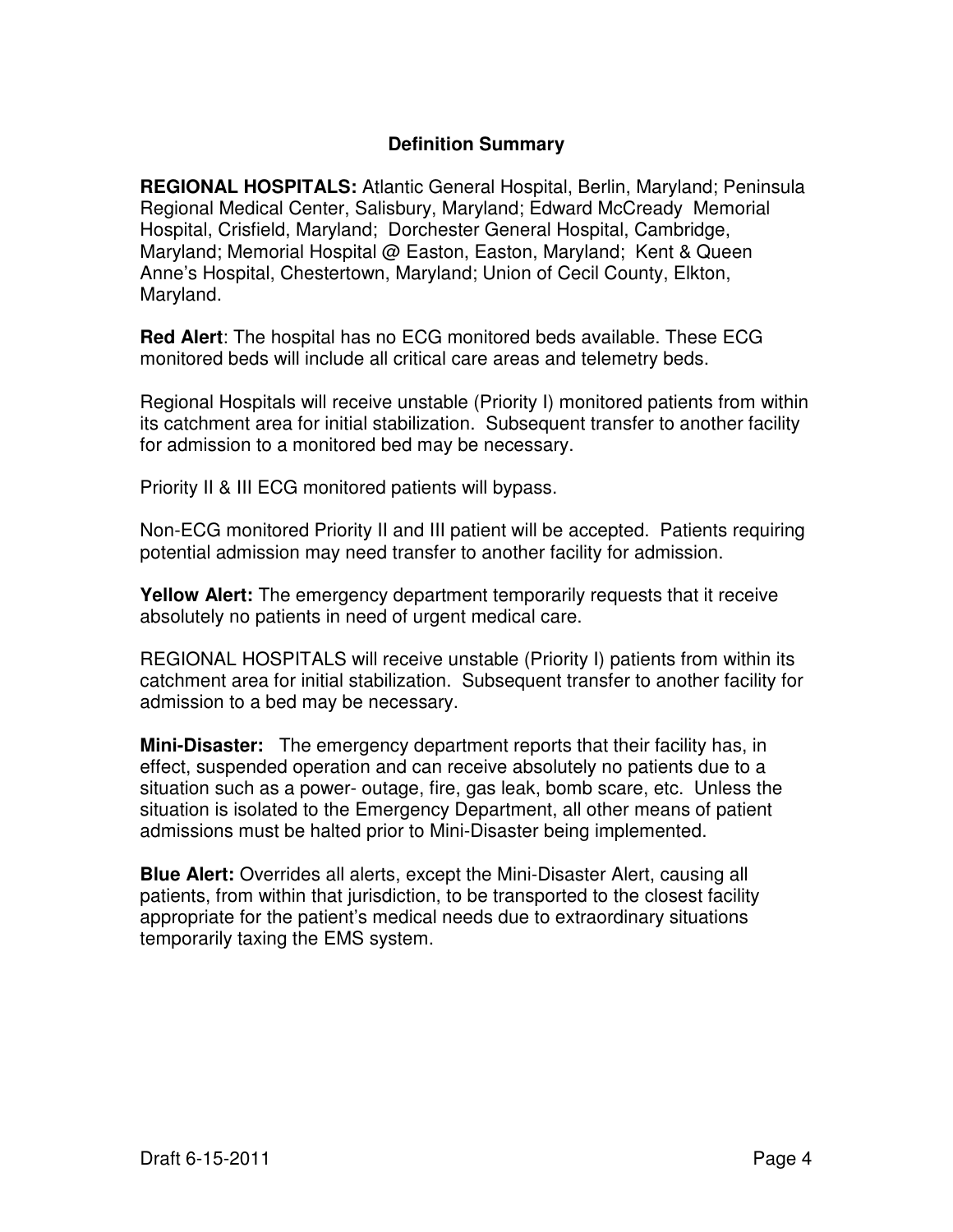## **PATIENT DISPOSITION SUMMARY**

| <b>Maryland</b> | <b>Red</b><br><b>Alert</b> | Yellow<br><b>Alert</b> | <b>Mini</b><br><b>Disaster</b> | <b>Blue Alert</b> |
|-----------------|----------------------------|------------------------|--------------------------------|-------------------|
| <b>Priority</b> |                            |                        |                                |                   |
| ı.              | Open                       | <b>Open</b>            | $By-pass*$                     | <b>Open</b>       |
| П.              | Open                       | <b>By-pass</b>         | <b>By-pass</b>                 | <b>Open</b>       |
| Ш.              | Open                       | <b>By-pass</b>         | <b>By-pass</b>                 | <b>Open</b>       |

OPEN: Indicates the patient should be transported to the closest facility.

BY-PASS: Indicates the patient must by-pass the closest facility.

\*: For patients in extremis, contact medical control prior to by-pass.

## **- NOTE -**

Patients destined for specialty referral centers would not be governed by these policies and should be transported to facilities as per "Maryland Medical Protocols for EMS Providers." If a question arises in reference to the patients, Medical Control should be contacted.

If you are unclear about the most appropriate destination for the patient, contact medical control.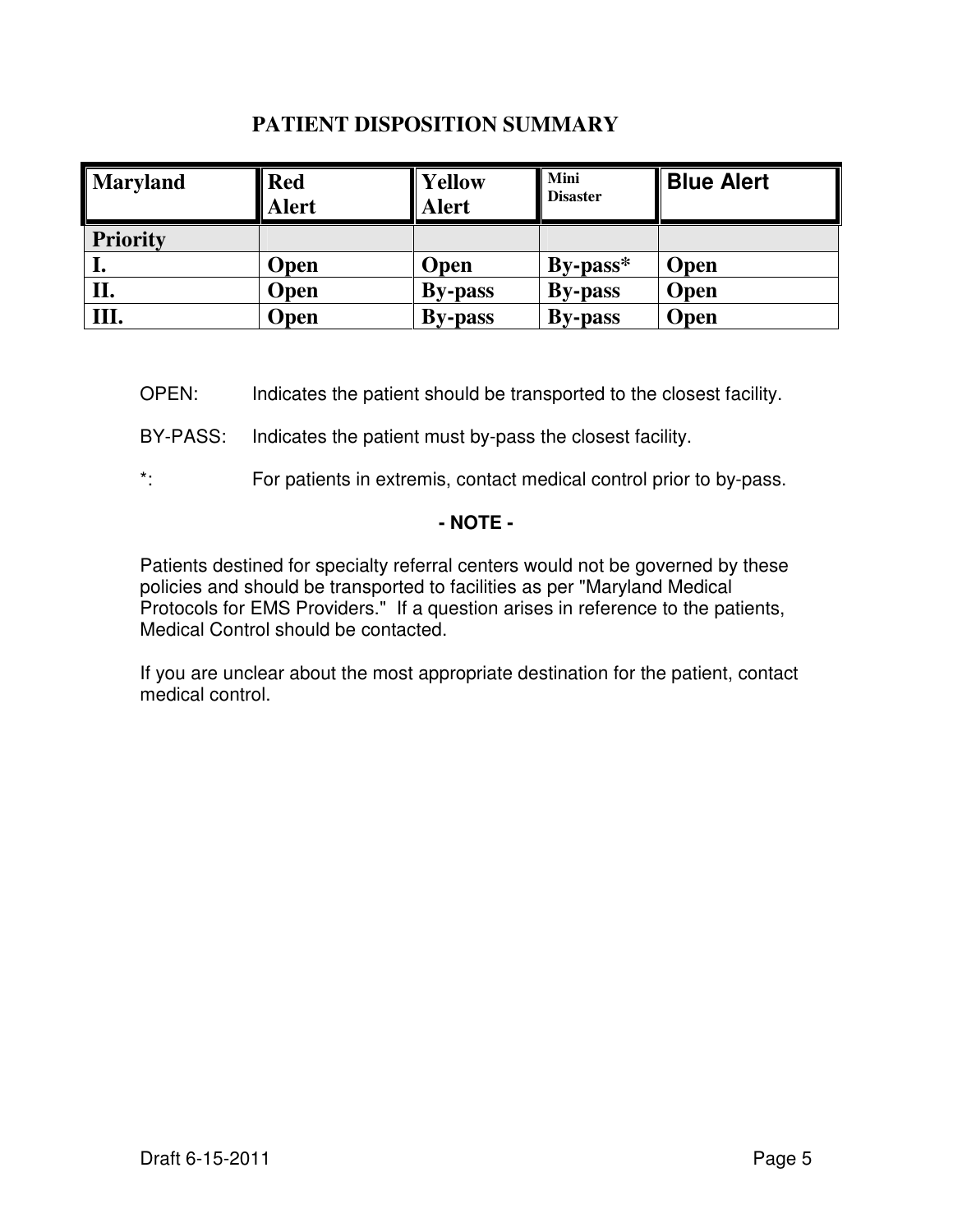## **General Alert Polices**

1. **DOCUMENTATION** - It is suggested that REGIONAL HOSPITALS maintain a log of Alert activity. Such a log should include time on and off alert, and the criteria for declaration. Submission of logs is not required.

#### 2. **RESPONSIBILITIES** -

- a) REGIONAL HOSPITALS shall be responsible for:
	- 1. Notification of EMRC (877-840-4245) regarding declaration of Alert status.
	- 2. Making appropriate notification to local dispatch centers/EOC's and area hospitals.
	- 3. Closely scrutinizing the utilization of the Alert system within their institution.
- b) EMRC shall be responsible for:
	- 1. Receiving declarations and termination of Alerts.
	- 2. Tracking the time used.
- c) The local dispatch centers/EOC's shall be responsible for:
	- 1. Notification to all jurisdictions that may transport to the hospital on alert.
- d) The Region IV Administrator shall be responsible to:
	- 1. Review monthly alert.
	- 2. Address problem incidents as they occur and forward all information to the Region IV EMS Advisory Council Hospital Alert Status Committee.
	- e) Region IV EMS Advisory Council Hospital Alert Status Committee shall be responsible for:
		- 1. Reviewing the Alert reports and making changes to this policy as needed.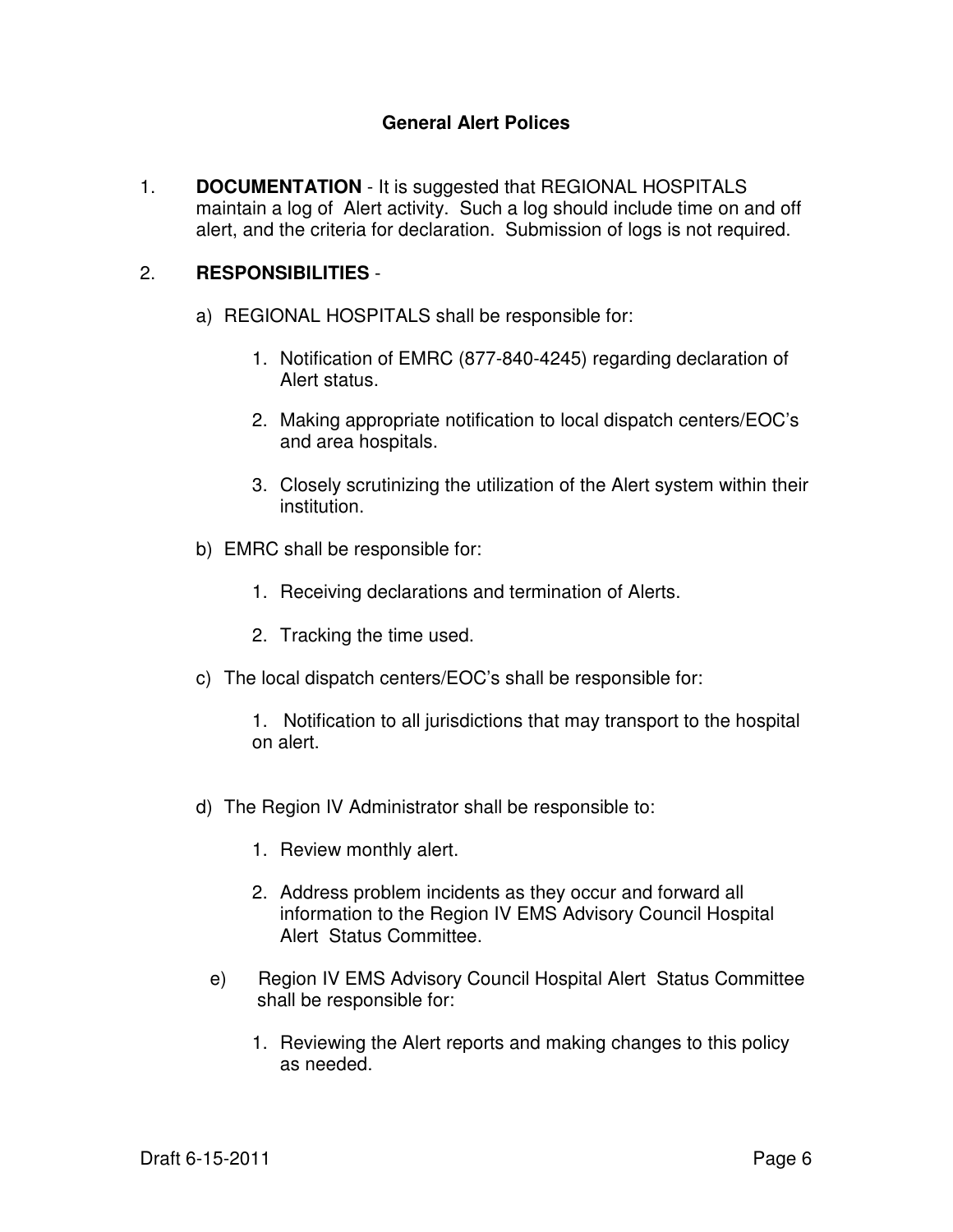- 2. Communicating any changes to this policy with the Director's of Emergency Departments.
- **3. DECLARATION OF ALERT** When required, an Alert will be declared by utilizing the following method:
	- a) REGIONAL HOSPITALS notify EMRC (877-840-4245) and local dispatch center of alert.

b) Local dispatch centers/EOC's will notify all jurisdictions that may transport to the hospital on alert.

- 4. **TERMINATION OF AN ALERT** This shall be accomplished by the following method:
	- a) REGIONAL HOSPITALS shall notify EMRC (877-840-4245) and local dispatch center of termination.
	- b) Local dispatch centers/EOC's will notify the appropriate jurisdictions of the change.
- 5. **OVERRIDE** An Alert will be automatically disregarded if any of the following conditions occur:
	- a) A Blue Alert is declared in a respective jurisdiction.
	- b) A Priority I ECG monitored patient from REGIONAL HOSPITAL's normal catchment area requires transport. REGIONAL HOSPITALS will receive these Priority I patients for initial stabilization then be transferred to another facility for admission as necessary.
	- c) Pre-hospital providers should be cognizant of the stresses placed on a facility while on Alert and should make every effort to bypass this facility even though a Blue Alert is in effect unless this would be detrimental to the patient or ambulance availability.
	- d) If transport time would exceed 15 minute beyond normal transport time to closest facility. AGH is an exception to this with a 30 minute allowable transport time.
	- e) If total transport time to the secondary facility exceeds 30 minutes, the patient will be transported to the nearest facility regardless of the Alert Status.

.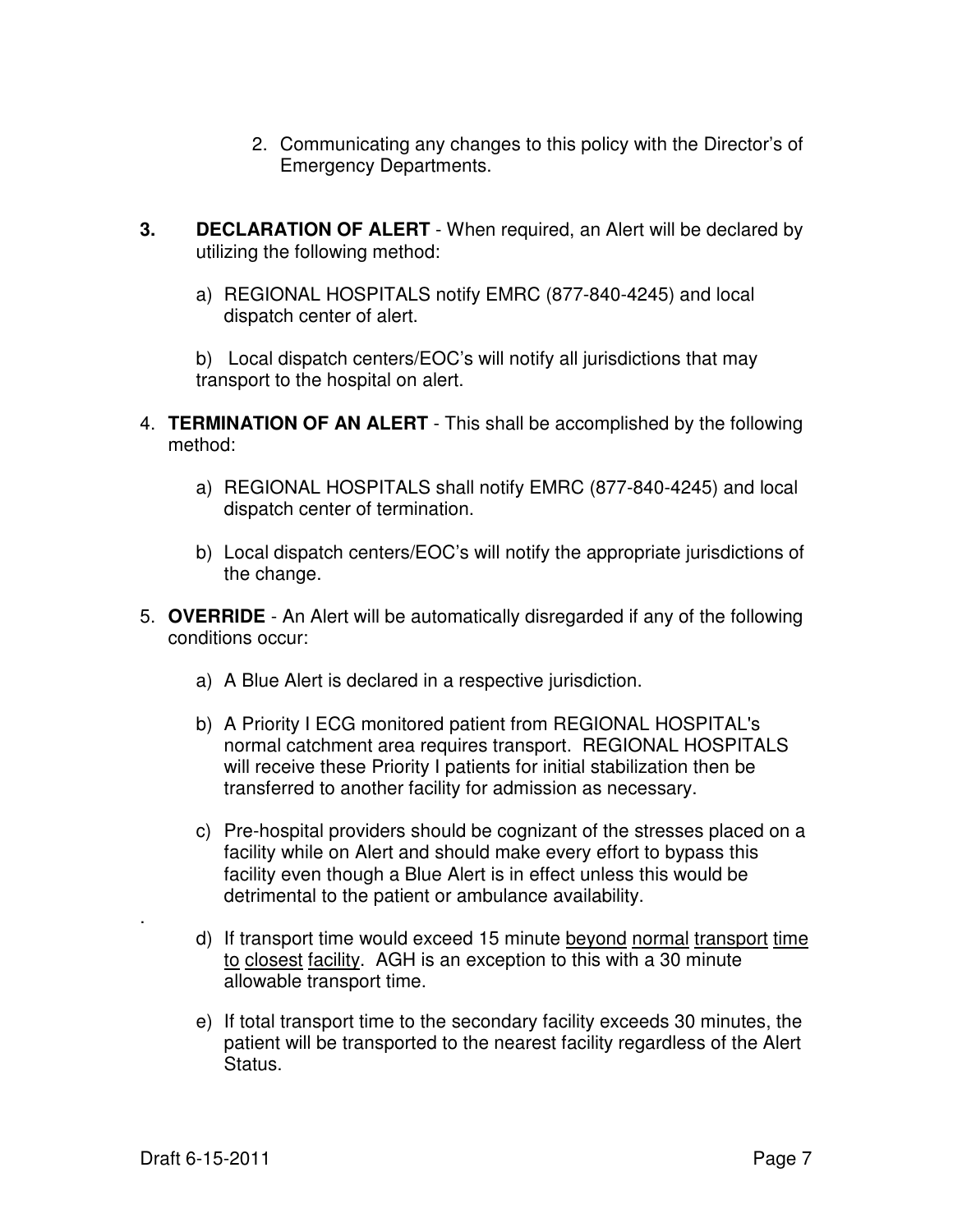f) If the two closest hospitals are on similar Alert, the prehospital provider shall transport the patient to the first and/or closest hospital regardless of Alert status. Prehospital providers shall make every effort to avoid those facilities that have declared an Alert. For example, if there is a third facility that is not on Alert and is within reasonable proximity, the prehospital provider should consider transporting to that third facility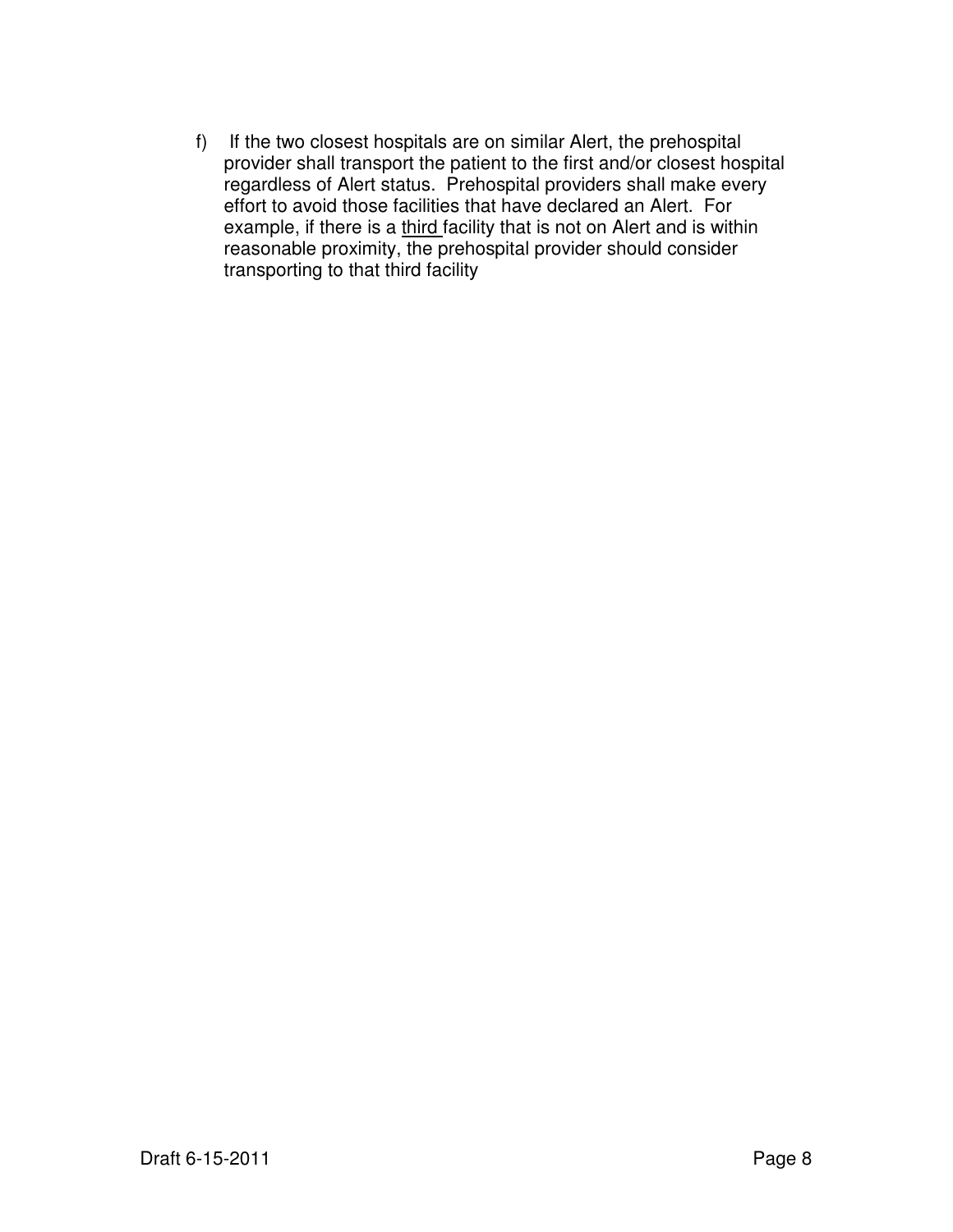## **Red Alert Policy**

**DEFINITION** - REGIONAL HOSPITALS has no ECG monitored beds available and requests that patients, who are likely to require this type of care, not be transported to their facility. "ECG monitored bed" is defined as any adult critical care bed. This includes specialty critical care units and telemetry beds in the definition. REGIONAL HOSPITALS requests that all priority II and III ECG monitor patients are transported to the next closest appropriate hospital. Non-ECG monitor Priority II and III patients will be accepted.

## **Yellow Alert Policy**

**DEFINITION** - The Emergency Department temporarily requests that absolutely no Priority II or Priority III patients be transported to their facility. Yellow alert is initiated because the Emergency Department is experiencing a temporary overwhelming overload such that priority II or III patients may not be managed safely. This alert should be utilized for unplanned or unexpected incidents and may not exceed 2 hours for each event to a total of 6 hours for any 24 hour period beginning at 12 am (midnight).

- 1. **MAXIMUM DURATION**  Alert will not extend beyond 2 hours for each incident up to 6 hours during any 24 hour period beginning at 12 am (midnight).
- 2. Hospital alert status will automatically be terminated after two hours. If the hospital needs to continue Yellow Alert, another systems notification will be necessary.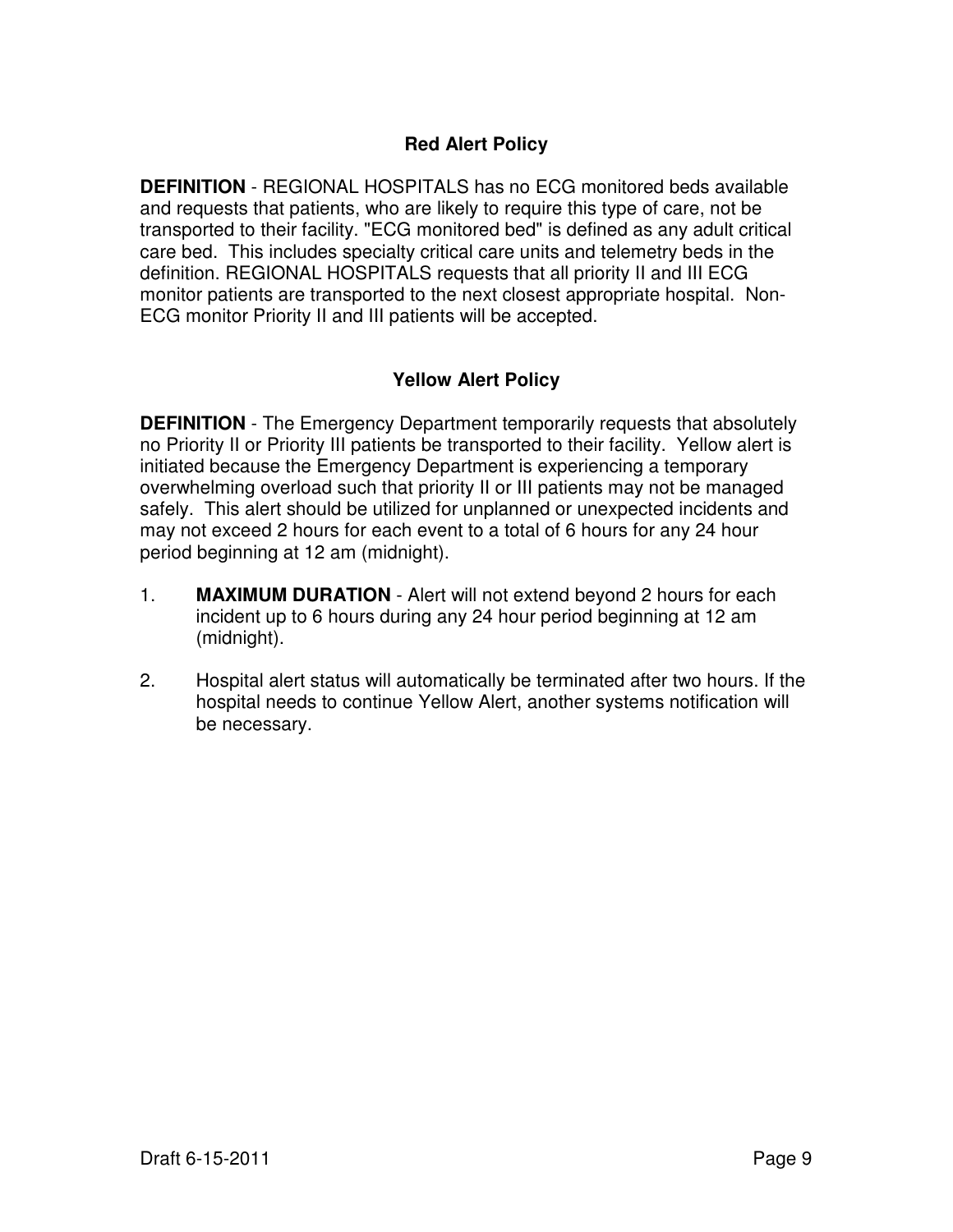## **Mini-Disaster Alert**

**DEFINITION** - A Mini-Disaster Alert may be called when a REGIONAL HOSPITAL's emergency services experiences an unexpected, in-house physical plant problem, specifically:

- a) Emergency situations that contribute to a hospital's emergency department capability being placed in jeopardy, such as: water main ruptures in the emergency department, electrical/power outages prohibiting operating room usage, bomb scares, etc.
- b) Critical care overloads are not considered justification for a Mini-Disaster Alert.
- c) Unless the situation is isolated to the Emergency Department, all other means of admitting patients to the hospital must be halted prior to the initiation of Mini-Disaster Alert. This includes all elective and scheduled admissions.
- 1. **DECLARATION AND TERMINATION OF A MINI-DISASTER ALERT** When required, a Mini-Disaster Alert may be declared by using the following method:
	- a) To initiate the request to go on or off Mini-Disaster status, REGIONAL HOSPITALS will contact EMRC (877-840-4245) and local dispatch centers/EOC's.
	- b) The Local dispatch centers/EOC's will then notify the affected jurisdictions.
- 2. **DURATION OF ALERT** Once a Mini-Disaster is called this alert status will continue until the hospital contacts EMRC (877-840-4245) to terminate the alert.
	- a) When a Mini-Disaster has been terminated by the hospital, EMRC will contact the Local dispatch centers/EOC's to notify the affected jurisdictions.
	- b) While on Mini-Disaster Alert, the hospital will not receive any patients transported by ambulance, regardless of the patients' priorities. However, medical control should be contacted for patients in extremis.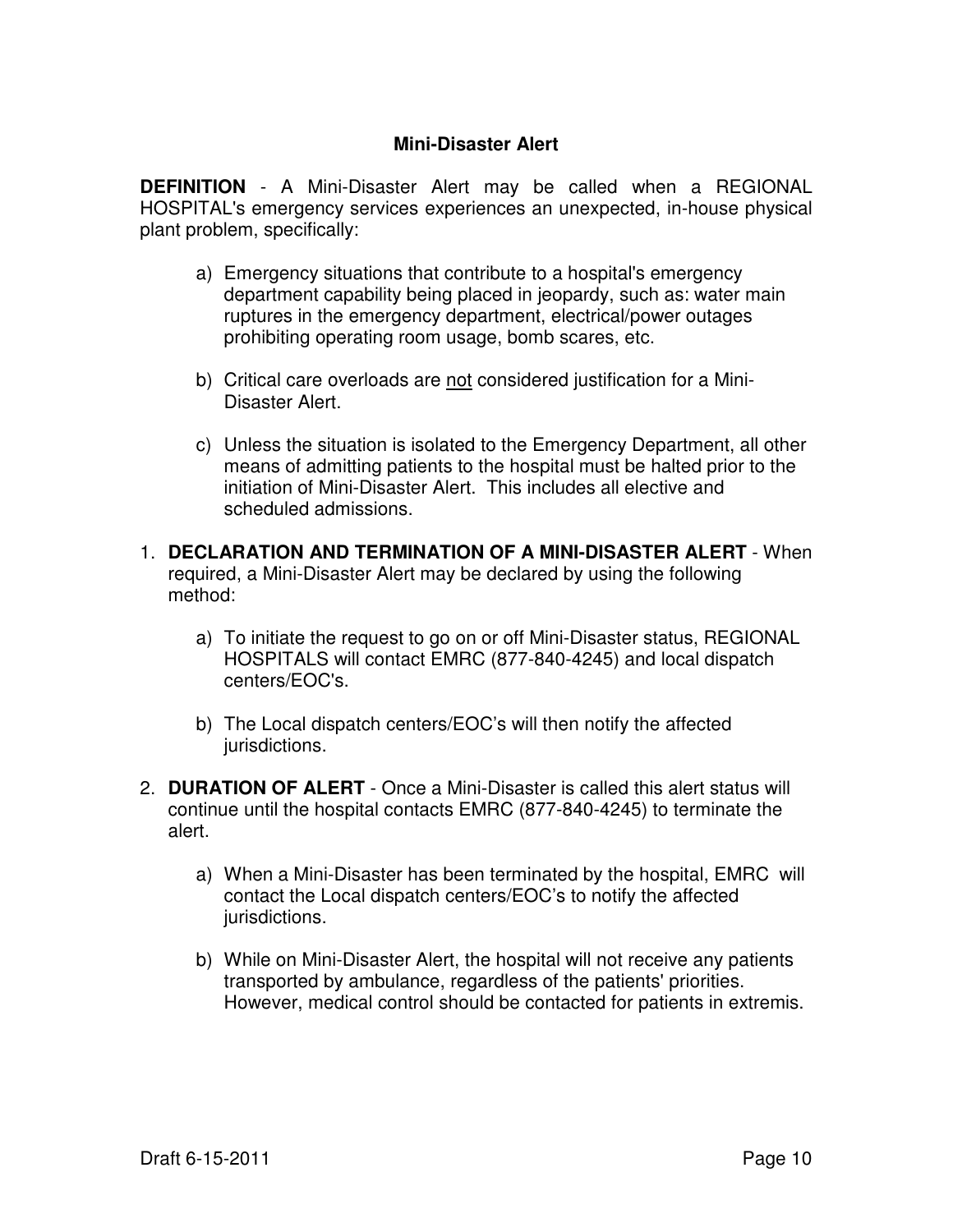## **Blue Alert Policy**

**DEFINITION** - When a jurisdictional EMS system is temporarily taxed to its limits in providing pre-hospital care and ambulance transportation due to extraordinary situations, the individual EMS jurisdiction may request to be placed on "Blue Alert Status."

Declaration of the Blue Alert Status will allow for the temporary suspension of all alerts except mini disasters by jurisdictional EMS systems due to temporary, extraordinary situations such as heavy snow, icing conditions, flooding, and other significant circumstances that contribute to a notably high demand for ambulance services.

**DECLARATION OF AN ALERT** - When required, the Alert may be declared by utilizing the following method:

- a) The jurisdiction's senior EMS officer or his designee must make the decision to request being placed on this status.
- b) To initiate the request to go on or off this Alert Status, the requesting jurisdiction's Central Alarm, EOC, or Communications Center will contact the Local dispatch centers/EOC's.
- c) Local dispatch center/EOC's will contact EMRC.
- d) The Local dispatch centers/EOC's will notify the respective hospitals affected, when the Alert is called.
- **DURATION OF ALERT** Once an Alert is called, the Alert Status will continue until the jurisdiction contacts the Local dispatch centers/EOC's to cancel it.
	- a) When an Alert Status has been terminated by the jurisdiction, the Local dispatch centers/EOC's will notify the hospital that the Alert has ended.
	- b) While on Alert, ALL PATIENTS will be transported to the closest appropriate hospital, regardless of the patients' priority status or hospital alert status.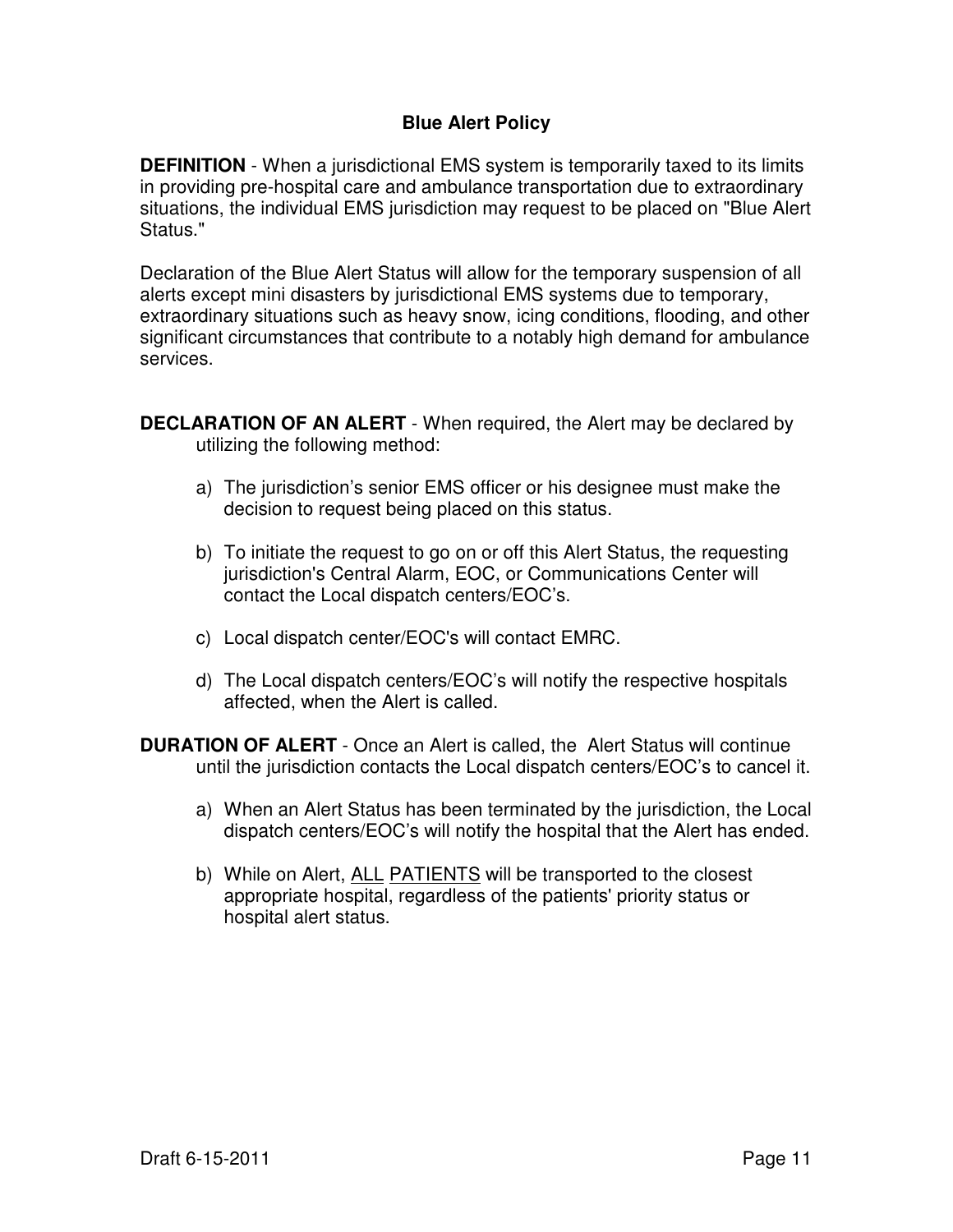## **HOSPITAL RE-ROUTE POLICY**

This policy provides guidelines for both emergency medical services (EMS) and emergency medical dispatch (EMD) personnel when a basic or advanced life support unit is being held at a hospital emergency department because a bed is unavailable. Patients should be accepted by the emergency department staff and transferred from the ambulance stretcher to a hospital gurney in a reasonable time frame.

This policy does not replace Yellow Alert, nor does it cancel or override it. If a hospital is on Yellow Alert prior to a hospital "Re-Route" being declared, it will remain on Yellow Alert after the cancellation of the "Re-Route" or until the Yellow Alert is cancelled by the hospital.

- 1. **Reasonable Time Frame** is defined as twenty (20) minutes from the arrival of the patient at triage, to the placement of the patient either in a wheelchair or on a hospital stretcher.
- 2. **Delayed Medic Unit Responsibilities (Region IV Only) –** If the patient has not been placed in a wheelchair or on a hospital gurney within the twenty (20) minute time frame, and it does not appear that such placement will happen within the next (10) minutes, EMS Personnel shall:
	- a. Contact the E.D. Charge Nurse to discuss if they will be able to place the patient within another 10 minutes. If this will not be possible, EMS personnel will proceed with "2b" below.
	- b. Advise the E.D. Charge Nurse that you must begin the process to place the hospital on "Re-Route".
	- c. Notify their Local Dispatch Center that the hospital is placed on "Re-Route".
	- d. Remain with your patient at all times and continue patient care as necessary until the patient has been transferred to a hospital wheelchair or gurney. Report must be given to the person assuming responsibility for the patient.
	- e. Assist the hospital staff in any way that will assist in clearing a bed for your patient. This will expedite your patient's transfer from your stretcher.
	- f. Maintain a professional demeanor and avoid direct conflicts with hospital staff, patients, or patients' family regarding the delay.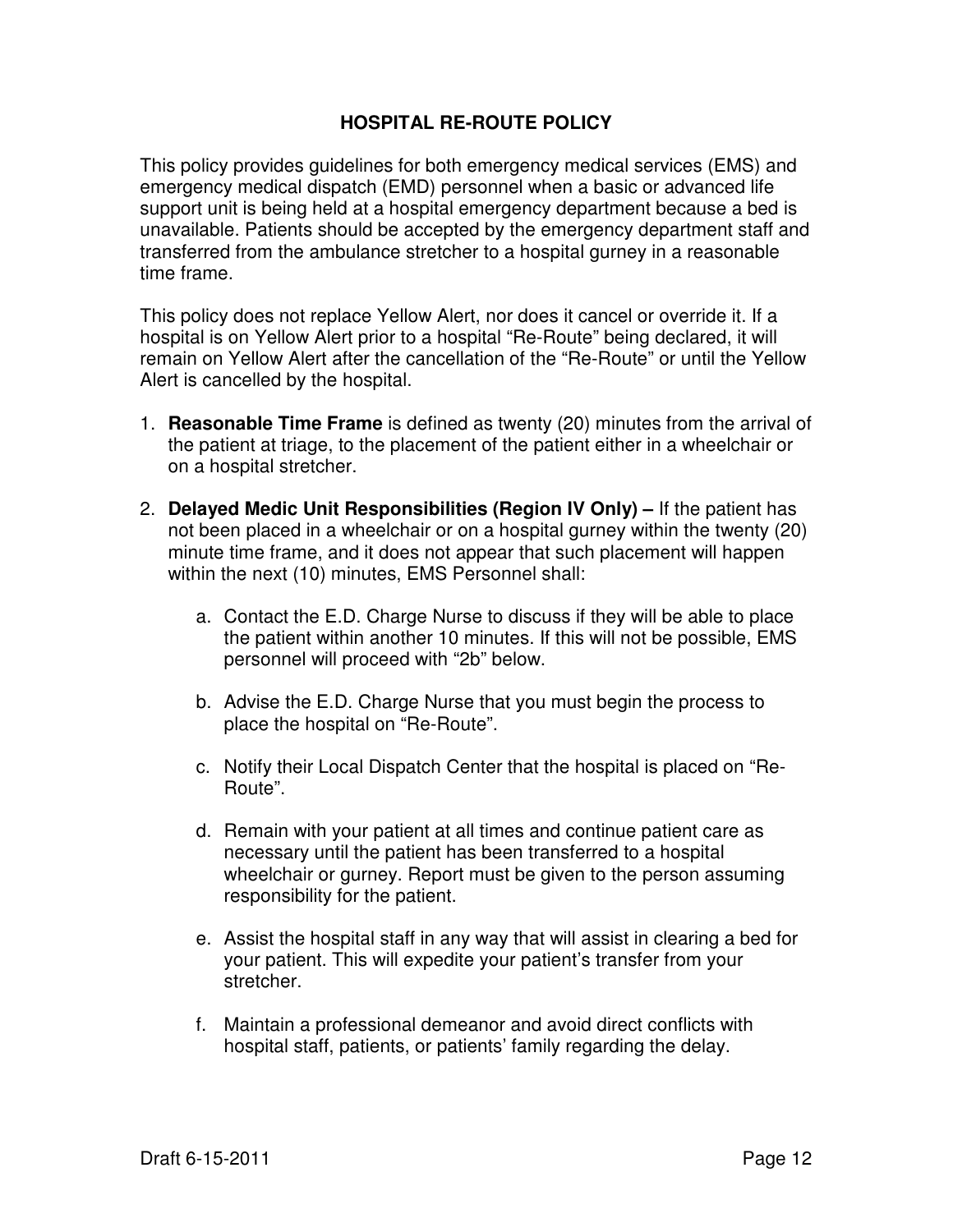- 3. **Delayed Medic Unit Responsibilities (Region III Anne Arundel Medical Center Only)** – If the patient has not been placed in a wheelchair or on a hospital gurney within the twenty (20) minute time frame, and it does not appear that such placement will happen within the next (10) minutes, EMS Personnel shall:
	- a. Contact the E.D. Charge Nurse to discuss if they will be able to place the patient within another 10 minutes. If this will not be possible, EMS personnel will proceed with "2b" below.
	- b. Advise the E.D. Charge Nurse that you must begin the process to place the hospital on "Re-Route".
	- c. Notify AAFD Fire Alarm that the hospital is placed on "Re-Route". AAFD will place AAMC on Re-Route via SYSCOM. You can contact AAFD Fire Alarm via the red phone in the E.D. by dialing 8276.
	- d. Remain with your patient at all times and continue patient care as necessary until the patient has been transferred to a hospital wheelchair or gurney. Report must be given to the person assuming responsibility for the patient.
	- e. Assist the hospital staff in any way that will assist in clearing a bed for your patient. This will expedite your patient's transfer from your stretcher.
	- f. Maintain a professional demeanor and avoid direct conflicts with hospital staff, patients, or patients' family regarding the delay.

## 4. **Responsibilities of Units Potentially Destined for Hospital on "Re-Route"**

- a. Re-Route all priority 2 and 3 patients to the next closest hospital if applicable.
- b. Take Priority 1 patients to the closest appropriate hospital unless otherwise directed by a consulting physician.
	- 1. Advise the consulting physician of the closest hospital's Re-Route status due to a lack of beds in the emergency department.
	- 2. Follow the consulting physician's directions.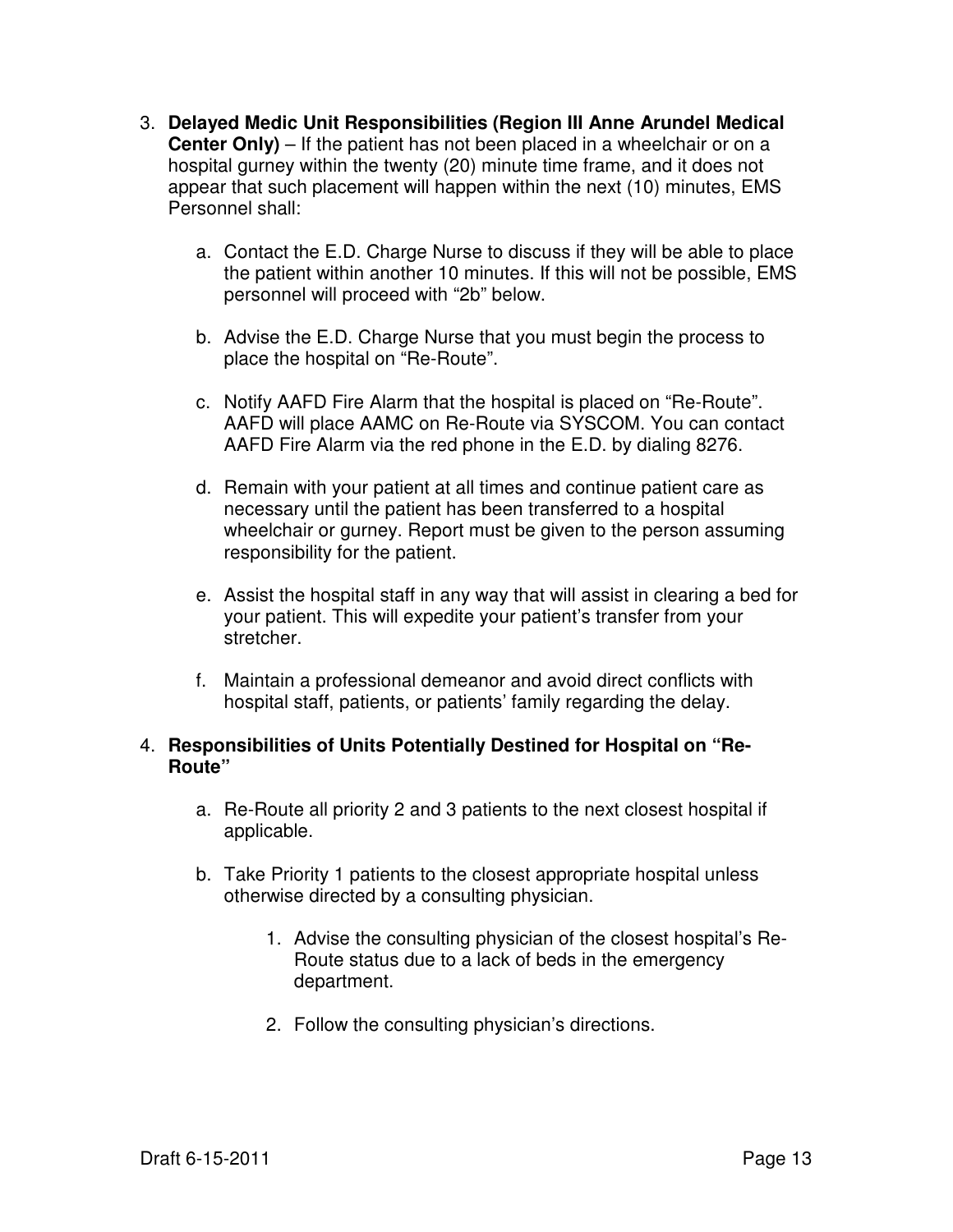- c. Patients requiring transport to a specialty referral service (PRMC trauma center) located at a hospital on "Re-Route" should be taken to a hospital as directed by a consulting physician.
	- 1. Have the PSAP place both the intended Specialty Center and receiving emergency department on line.
	- 2. Advise the consulting physician of the closest hospital's "Re-Route" status due to a lack of beds in the emergency department.
	- 3. Follow the consulting physician's directions.
- d. Advise the patient of the reason for their Re-Route only if they ask, or specifically request transport to the hospital in question.
	- 1. If the patient refuses transport to the next closest hospital, contact the hospital in question via medical consult, inquire as to the length of the wait before a bed or wheelchair will be available, and advise the patient.
	- 2. If the patient still refuses transport to the next closest hospital, transport the patient to the hospital on "Re-Route". Advise the hospital of your ETA and the patient's chief complaint or injury.

## 5. **The Last Delayed Unit to Clear a Hospital On Re-Route Shall (Region IV Only):**

- a. Advise their Local Dispatch Center they are clearing the hospital and no other units are still delayed; and
- b. Request the hospital's "Re-Route" status be removed.
- c. If the last unit from the jurisdiction that placed the hospital on re-route is not the last unit to clear, then it will be the responsibility of the local Highest Ranking Jurisdictional EMS Official, or designee, to contact the hospital on re-route every 60 minutes to determine the need to keep the hospital on re-route status. When both parties agree the reroute status will be cancelled by the local Highest Ranking Jurisdictional EMS Official, or designee, at the Local PSAP.

#### 6. **The Last Delayed Unit to Clear a Hospital On Re-Route Shall (Region III Anne Arundel Medical Center Only):**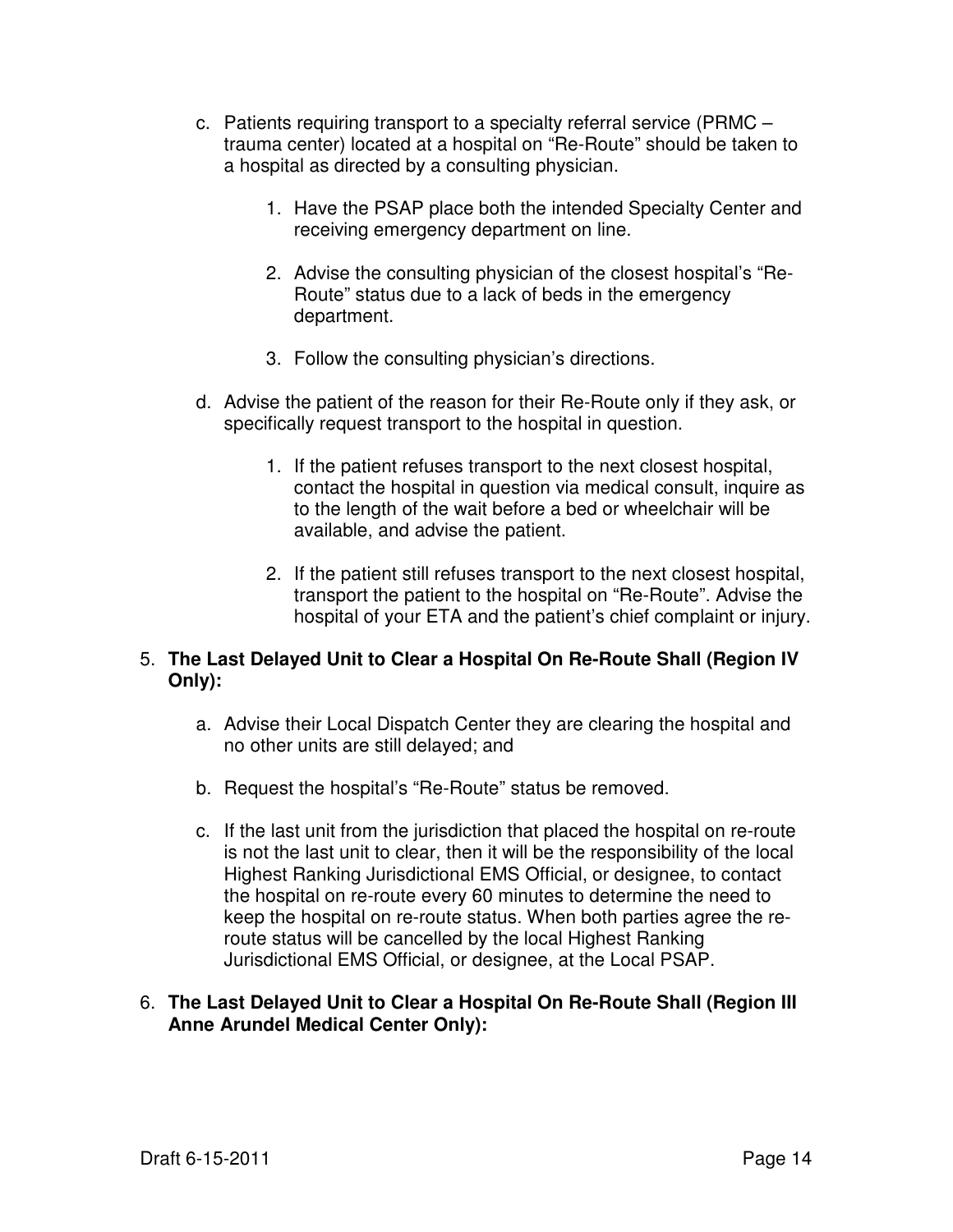- a. Once the last patient waiting for a bed has been transferred to a bed, the providers are to make contact with fire alarm and ask if there are any pending units coming to AAMC. Then the providers are to contact the charge nurse in the Emergency Department and determine a mutually agreed upon and appropriate time to take the hospital off reroute; based on the information given by fire alarm.
- b. Re-contact fire alarm and advise them of the decision on what time to remove the "Re-Route" status.
- c. If the last unit from the jurisdiction that placed the hospital on re-route is not the last unit to clear, then it will be the responsibility of the jurisdiction still remaining to contact AAFD Fire Alarm. **IMPORTANT – You must notify the crews remaining at the hospital that it will be their responsibility to change the hospital's status. AAFD Communications Division does not have a way to tract Region IV units' status and it is critical that their units change the status if we are not the last unit to leave.**
- 7. **PSAP Responsibilities**  When contacted by their units about a "Re-Route" status change the Local Dispatch Center shall:
	- a. Change the hospital's "Re-Route" status.
	- b. Advise all their EMS personnel of the hospital's status in the manner as any other hospital status change.
	- c. Notify the Emergency Medical Resource Center (EMRC) of the hospital's "Re-Route" status change.
- 8. **EMRC Responsibilities** When notified of hospital "Re-Route" status changes, EMRC will:
	- a. Notify all appropriate Local Dispatch Centers that a hospital's "Re-Route" status change was requested by the posting jurisdiction.
	- b. If time allows, confirm that the hospital is aware of their "Re-Route" status change.
- 9. **Documentation** All basic and advanced life support units being held at a hospital for thirty (30) minutes (or more) will forward a "Re-Route" Report to the local Highest Ranking Jurisdictional EMS Official. This report should include:
	- a. Hospital.